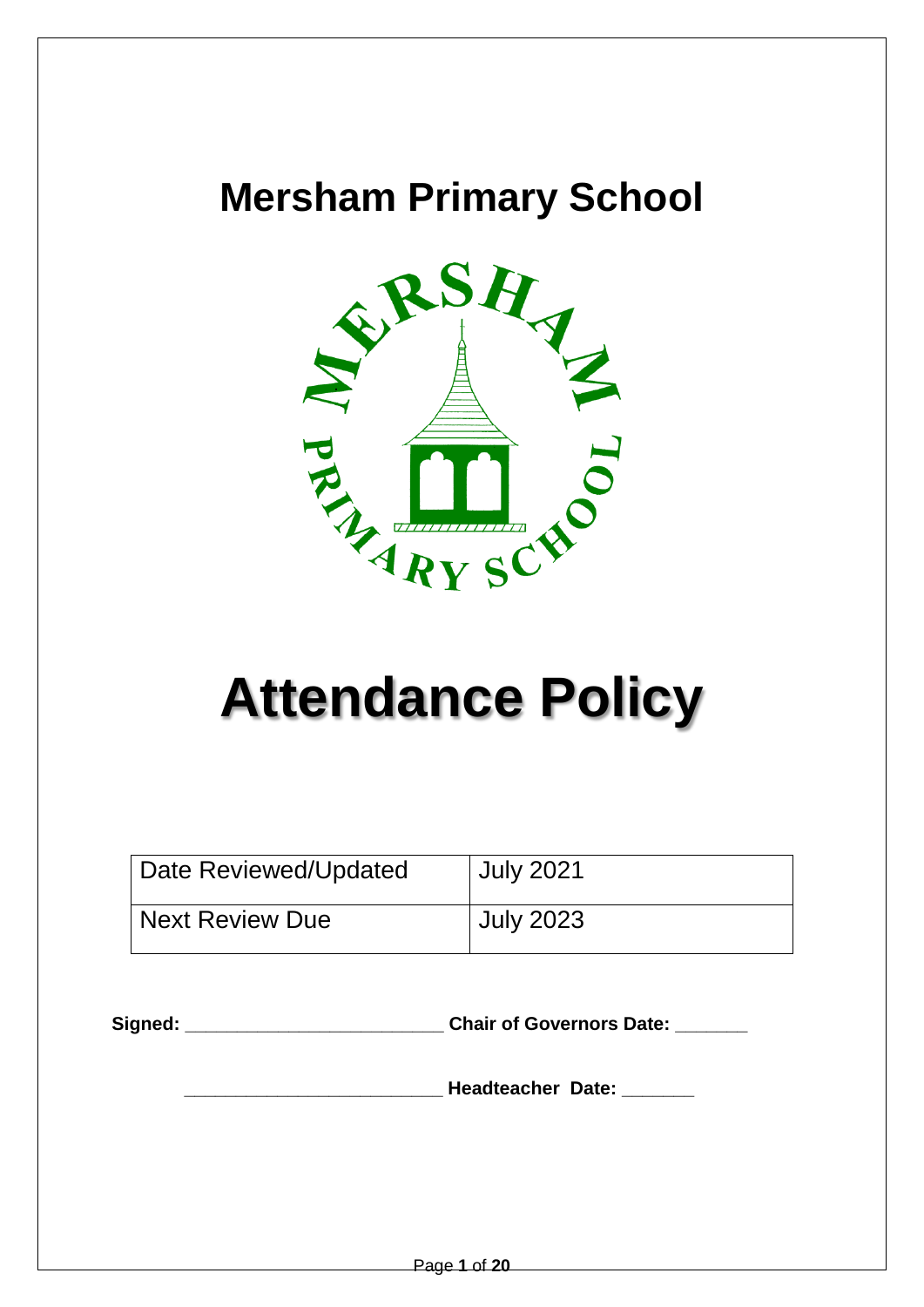#### **Statement of Intent**

Mersham Primary School is committed to the continuous raising of achievement of all our pupils. Regular attendance is critical if our pupils are to be successful and benefit from the opportunities presented to them.

One of our basic principles is to celebrate success. Good attendance is fundamental to a successful and fulfilling school experience. We actively promote 100% attendance for all our pupils and we use a variety of weekly, termly and annual awards to promote good attendance and punctuality.

The Governors, Headteacher and Staff in partnership with parents have a duty to promote full attendance at Mersham Primary School.

#### **Parental Responsibility**

Parents have a legal duty to ensure that their children attend school regularly and arrive on time. Regular attendance is essential to the all-round development of the child and they should be allowed to take full advantage of educational opportunities available to them in order to make good progress in their learning. Poor attendance undermines their educational attainment and progress and, sometimes, puts pupils at risk by encouraging anti-social behaviour.

**It is the parents' responsibility to contact the school on the first day their child is absent. This is a safeguarding issue requirement so that all parties know that your child is safe and their whereabouts is known. Parents should regularly update the school and inform the school when their child is returning.**

Pupils are expected to arrive by 9:00am. All pupils that arrive late must report, with their parent to the school office where the reason for lateness is recorded.

#### **The Role of the School Staff**

At Mersham Primary School there is a whole school responsibility and approach for improving school attendance, with specific staff taking individual responsibility.

Cheryl Chalkley has overall responsibility for monitoring attendance issues.

Class teachers complete a register at the beginning of each morning and once during the afternoon session. Marking the attendance registers twice daily is a legal requirement. (The Education (Pupil Registration) (England) Regulations 2006). Teachers mark pupils present, absent or late. The class teacher notifies Cheryl Chalkley of children whose attendance is causing concern.

It is the responsibility of Carla Tripp (Attendance Officer) to ensure:

- Attendance and lateness records are up to date
- If no reason for absence has been provided, parents are contacted on the first day of absence by phone call.
- Where there has been no communication, letters are sent to parents requesting reasons for absence.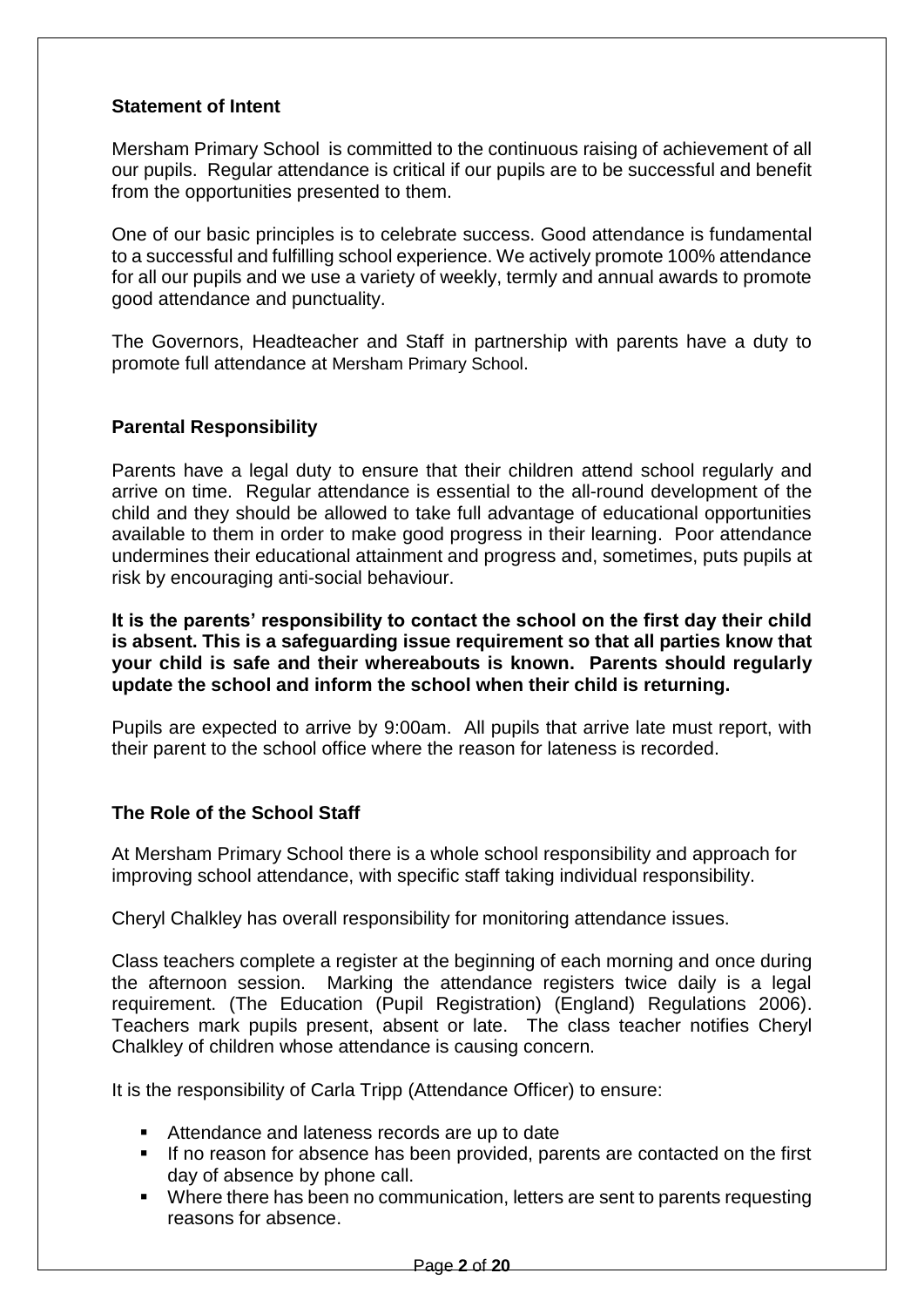- The appropriate attendance code is entered into the register (see National Attendance Codes)
- Parents are informed three times a year of their child's attendance figure
- Good attendance is celebrated at the end of the year with those children who have a 100% attendance receiving a medal.

#### **Timeline of the Staged Approach for Managing Poor Attendance**

- 95 100% attendance the class teacher to investigate and notify Carla Tripp of concerns. Carla Tripp to contact parent if appropriate.
- 90 95% attendance school intervention letters/meeting with parents
- Where the level of absence has not improved and there are unauthorised absences, the school will make a referral to the Local Authority PRU, Inclusion and Attendance Service using the Digital Front Door. If it is not clear a referral to the Service is appropriate, the school will consult with the Local Authority School Liaison Officer for advice.
- For the cases that require intensive family support, the school may make an Early Help Notification.

#### **Children Missing Education**

No child should be removed from the school roll without consultation between the Headteacher and the Local Authority PRU, Inclusion and Attendance Service when appropriate. Please see the circumstances below:-

Where a child is missing from education, Local Authority guidance will be followed, by completing a Child Missing Education referral for the following circumstances:-

- If the whereabouts of the child is unknown and the school has failed to locate him/her.
- The family has notified the school that they are leaving the area but no Common Transfer Form (pupil file) has been requested by another school.

#### **Lateness**

At Mersham Primary School the register is taken at 9:00am and 1:05pm. Pupils arriving after these times must enter school by the main entrance and report to Reception where their name and the reason for lateness will be recorded. The pupil will be marked as late before registration has closed (Code 'L').

The register will close at 9:15am and 1:15pm. Pupils arriving after the register has closed will be marked as late after registration (Code 'U') and this will count as an unauthorised absence.

Frequent lateness after the register has closed (U) will be discussed with parents and could provide grounds for prosecution or a Penalty Notice.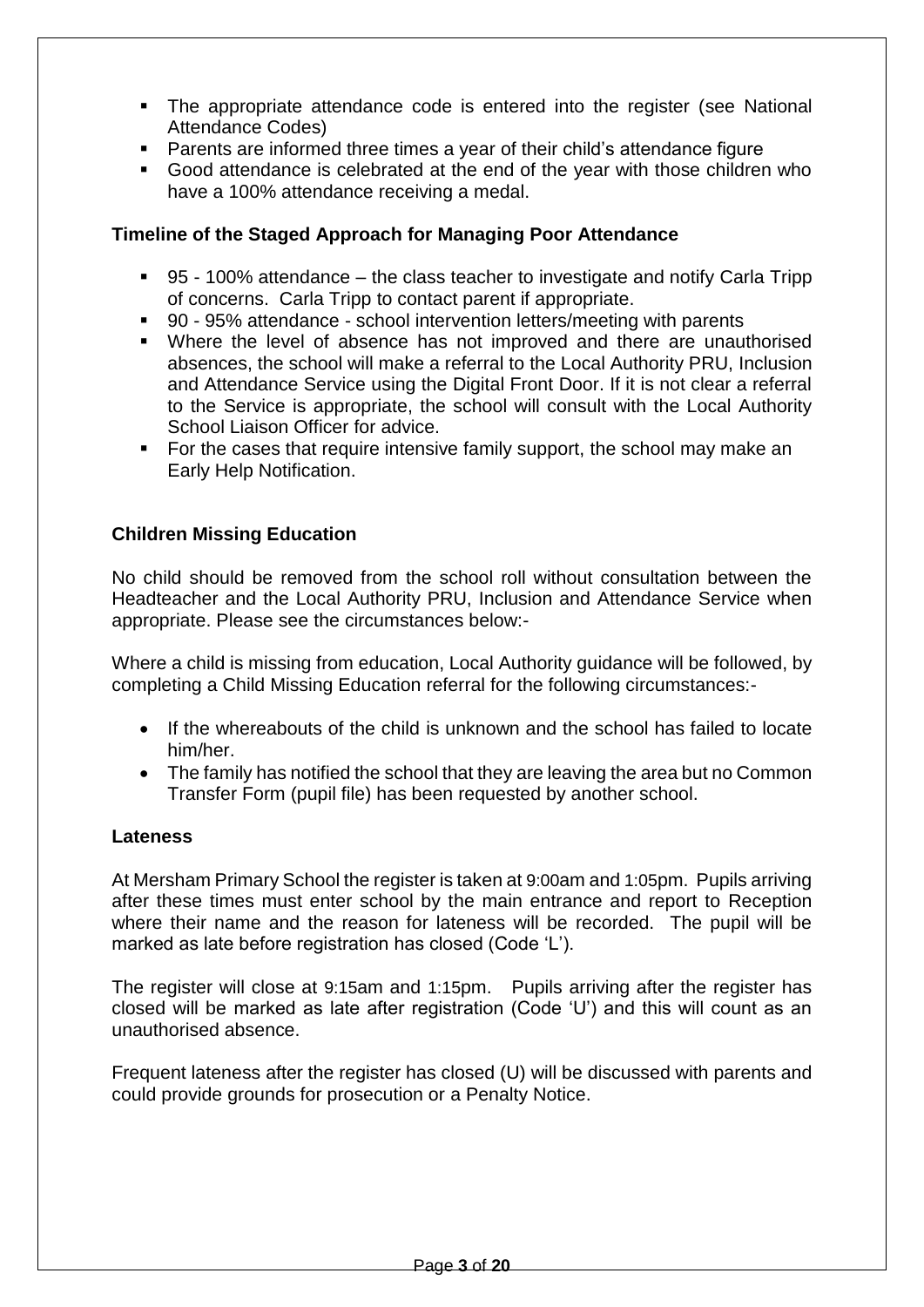#### **Penalty Notice Proceedings for Lateness**

#### **Penalty Notices are issued in accordance with Kent County Council's Education Penalty Notices Code of Conduct effective from January 2016, as revised in June 2020, when:**

- 10 incidents of late arrival after the registers have closed during any possible 100 school sessions leads to a Penalty Notice Warning Letter.
- The Penalty Notice Warning Letter sets out 15 school days during which no unauthorised absence is to be recorded
- **If unauthorised absence is recorded during the 15 day period, a Penalty** Notice(s) will be issued (one per parent per child)
- Where a Penalty Notice is not paid within 28 days of issue the Local Authority will instigate court proceedings

#### **Authorising Absence**

Only the Headteacher can authorise absence using a consistent approach. The Headteacher is not obliged to accept a parent's explanation. A letter or telephone message from a parent does not in itself authorise an absence. If absences are not authorised, parents will be notified.

If no explanation is received, absences will not be authorised.

Absence (for example leave for holidays) during term time can only be approved in "exceptional circumstances". The following reasons are examples of absence that will not be authorised:

- **Persistent nonspecific illness e.g. poorly/unwell**
- Absence of siblings if one child is ill
- **•** Oversleeping
- **Inadequate clothing/uniform**
- Confusion over school dates
- Medical/dental appointments of more than half a day without very good reasons
- Child's/family birthday
- Shopping trip
- Family Holidays (with some rare exceptions)

Persistent unauthorised absence (10% or more of the school year) may result in a referral to the Attendance and Inclusion Officer for consideration of prosecution. The school will follow procedures prior to referral and parents will be notified in writing. A referral may also be made to Early Help.

When a referral is made, the child's Registration Certificate, copies of all letters sent to parents and minutes of any meetings **need to** be attached to the completed referral form with any other relevant information.

#### **Local Authority Action may include**:-

• Attendance Improvement Meeting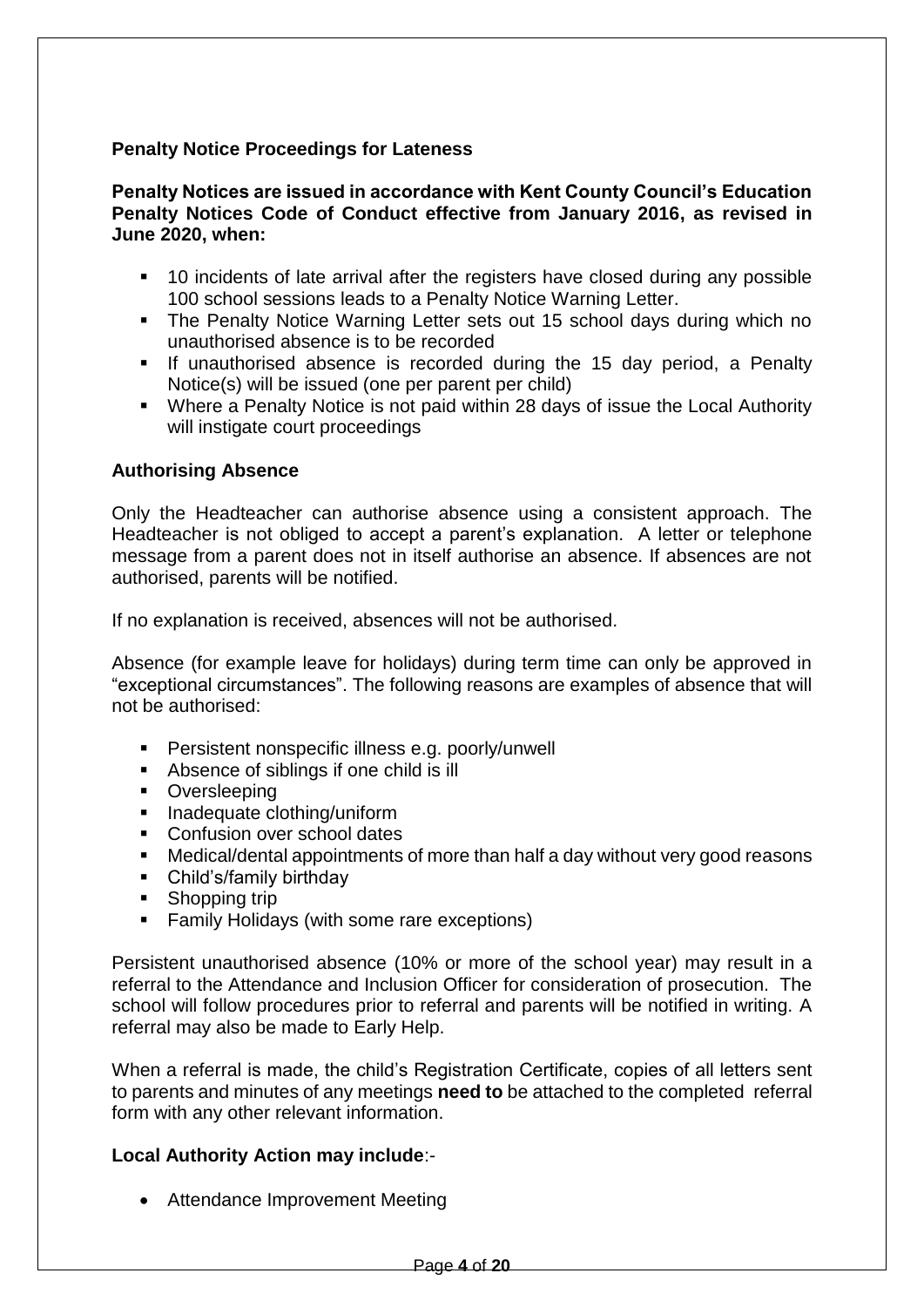- Home visits
- Liaison with other agencies including Early Help
- Fast Track to Prosecution

#### **Penalty Notices Proceedings for Poor Attendance**

**Penalty Notices are issued in accordance with Kent County Council's Education Penalty Notices Code of Conduct effective from January 2016 and revised in June 2020. [https://www.kelsi.org.uk/\\_\\_data/assets/pdf\\_file/0017/62126/KCC-](https://www.kelsi.org.uk/__data/assets/pdf_file/0017/62126/KCC-Penalty-Notice-Code-of-Conduct.pdf)[Penalty-Notice-Code-of-Conduct.pdf](https://www.kelsi.org.uk/__data/assets/pdf_file/0017/62126/KCC-Penalty-Notice-Code-of-Conduct.pdf)**

- A Penalty Notice can only be issued in cases of absence for 10 or more half day sessions (5 school days) without authorisation during any 100 possible school sessions or period of 50 days of schooling – these do not need to be consecutive.
- A Penalty Notice can also be issued where an excluded child is found in a public place during school hours.
- After the appropriate request for a Penalty Notice is received, the Local Authority PRU, Inclusion and Attendance Service will issue a warning letter setting out 15 school days during which no unauthorised absence is to be recorded
- If unauthorised absence is recorded during the 15 day period a Penalty Notice will be issued (one per parent per child)

#### **Exceptional circumstances could include**:

- Service personnel returning from a tour of duty abroad where it is evidenced the parent will not be in receipt of any leave in the near future that coincides with school holidays.
- Where an absence from school is recommended by a health professional as part of a parent's or child's rehabilitation from a medical or emotional issue.
- The death or terminal illness of a person close to the family.
- To attend a wedding or funeral of a person close to the family.
- Or where the school has evidence that there are other pressing personal issues for a family that would warrant a short break from school

Any examples provided are illustrative rather than exhaustive. It is acceptable to take a pupil's previous record of attendance into account when the school is making decisions. The fundamental principles for defining 'exceptional' are rare, significant, unavoidable and short. And by 'unavoidable' it implies that an event could not reasonably be scheduled at another time. It is important to note that Headteachers can agree the absence of a child in exceptional circumstances and this discretion can be used also to determine the length of the authorised absence.

Where Penalty Notices are imposed, the regulations state that the penalty will be £120 to be paid within 28 days, reduced to £60 if paid within 21 days. Penalty Notices are issued to each parent of each child. Failure to pay the penalty in full by the end of the 28 day period may result in prosecution by the Local Authority.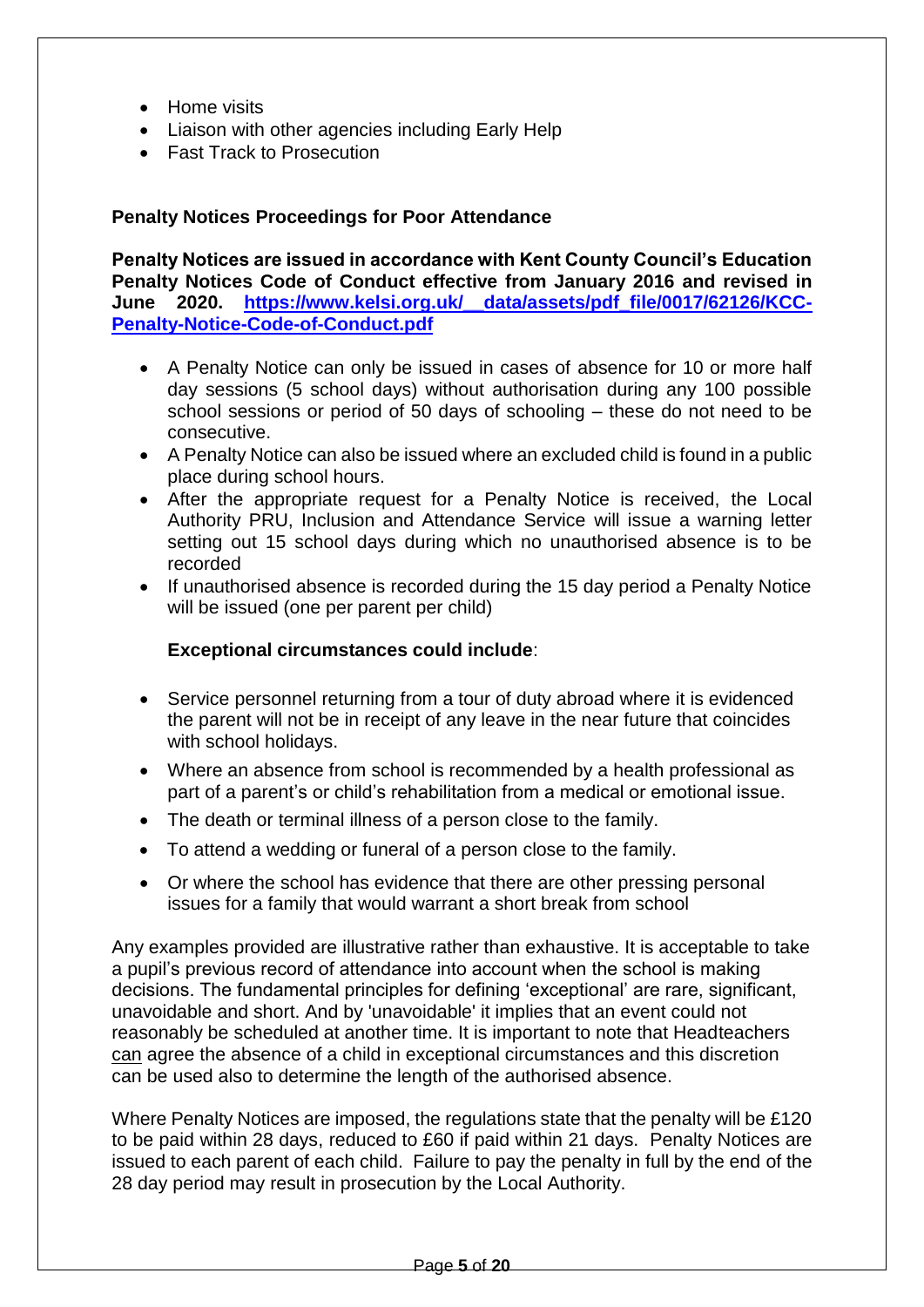Section 444 of the Education Act 1996 says that parents are **guilty** of an offence of failing to secure regular attendance at school unless they can prove that the child was absent:

- with leave (the school has given permission)
- due to sickness or any unavoidable cause (the sickness or unavoidable cause must relate to the child, not the parent)
- religious observance
- failure by the Local Authority to provide transport

In law, these are the only acceptable reasons for a child being absent from school.

The Headteacher may authorise absence in "exceptional circumstances" but this must be requested in advance and agreement to each request is at the discretion of the Headteacher, acting on behalf of the Governing Body (Education (Pupil Registration) (England) Regulations 2006). Each case will be judged on its merits and the Headteacher's decision is final. Once the decision not to authorise leave is taken, it cannot be authorised retrospectively.

If the absence is not authorised and the holiday is taken anyway, the case may be referred to the Local Authority PRU, Inclusion and Attendance Service who may issue a Penalty Notice to each parent for each child taken out of school.

Failure to pay the penalty in full by the end of the 28 day period may result in prosecution by the Local Authority.

A paper copy of this policy is available from the school office on request.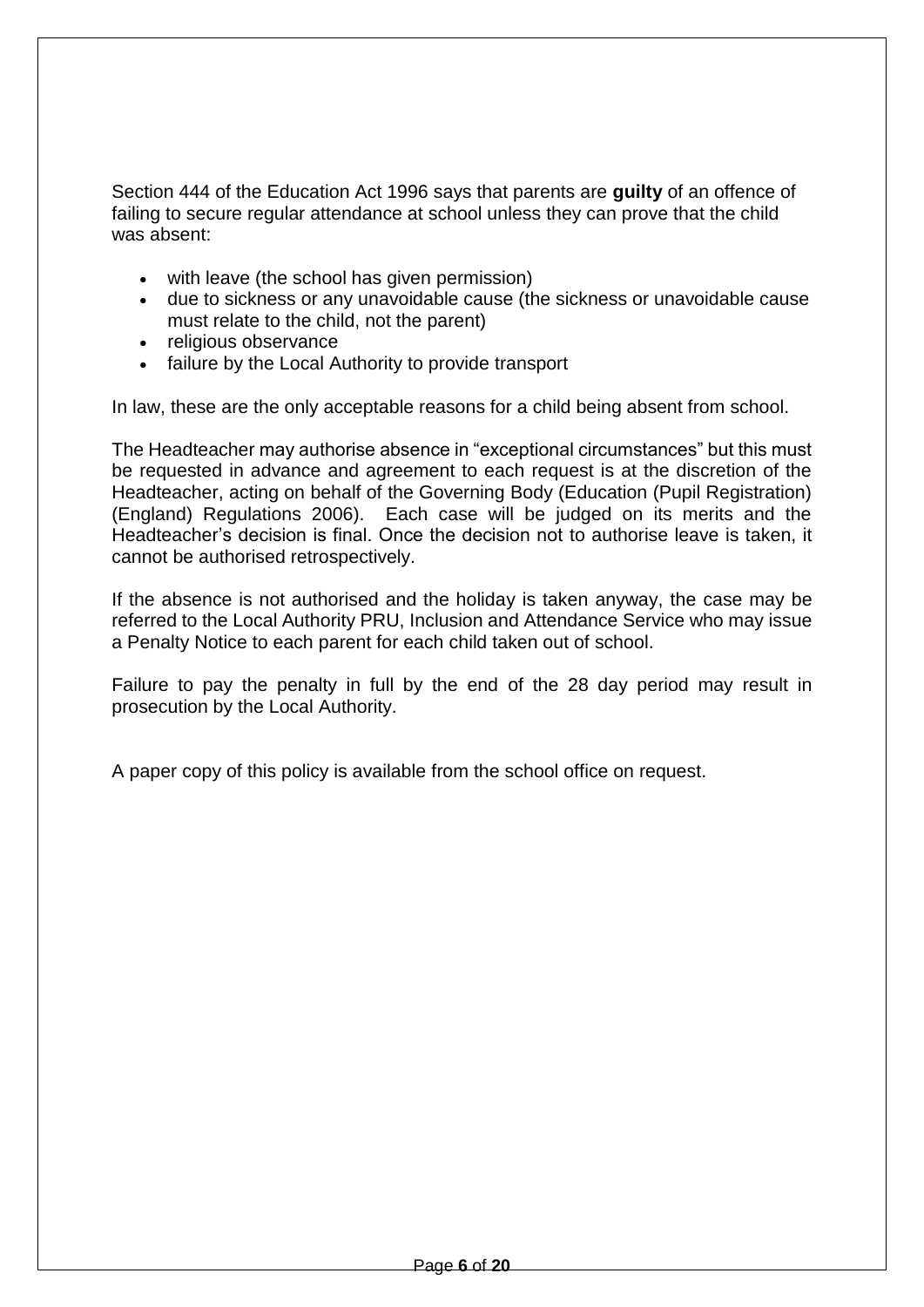**Appendix 1 Late letter (Code L)**

**Appendix 2 Late letter (Code U)**

**Appendix 3 Absence Letter**

**Appendix 4 School Attendance Meeting Letter**

**Appendix 5 School Letter Warning re: Penalty Notice Referral**

**Appendix 6 Unauthorised absence confirmation of PN request**

**Appendix 7a Response to Leave Request (Not Authorising)** 

**Appendix 7b Response to Leave Request submitted retrospectively (Not Authorising)**

**Appendix 8 Unauthorised leave confirmation of PN request**

**Appendix 9 School letter where they believe a holiday was taken**

**Appendix 10 Traveller Attendance letter**

**Appendix 11 Traveller Absence due to travelling**

**Appendix 12 School Referral Pathway**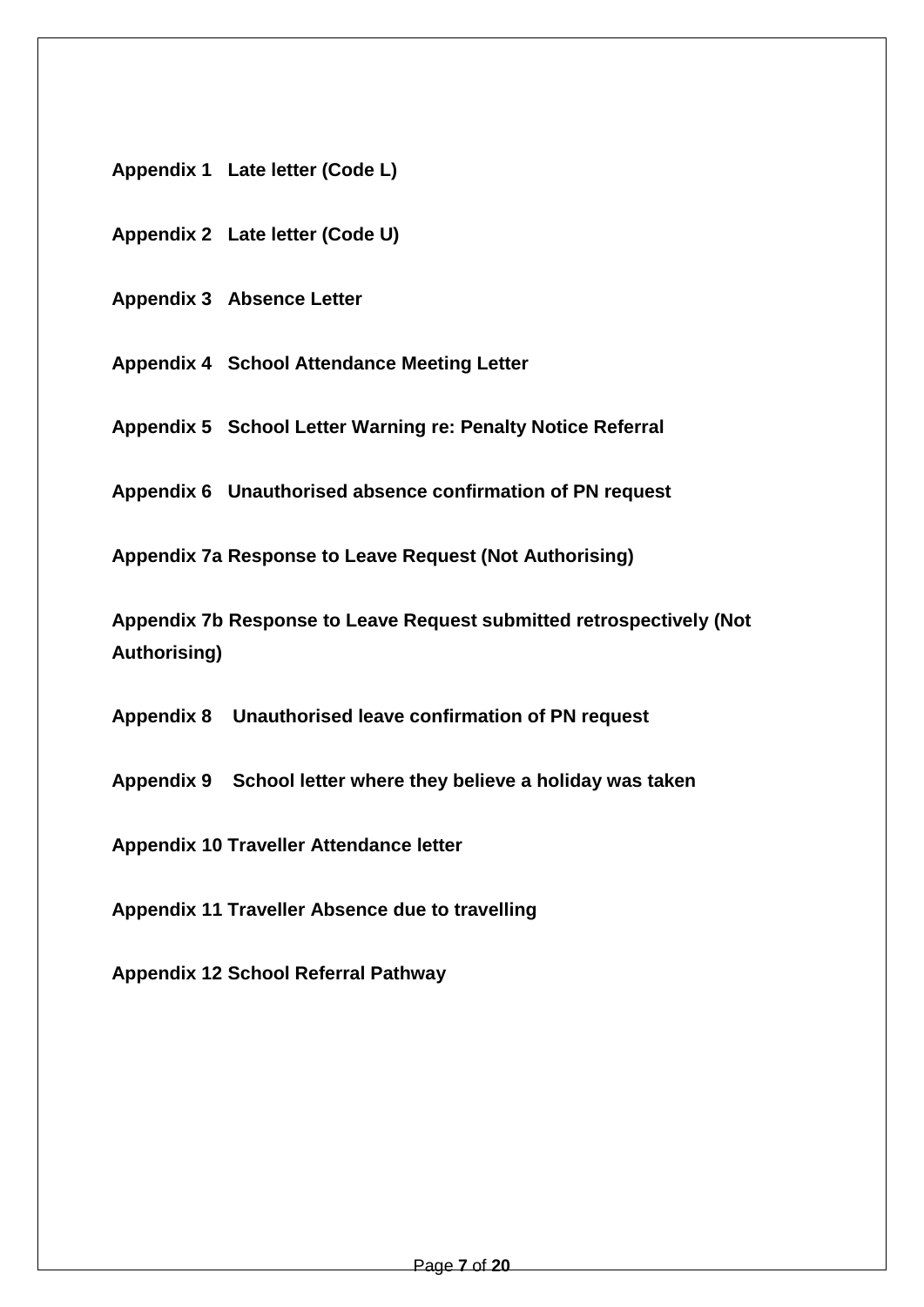«addressee» «address\_block»

«date\_of\_printing»

Dear «salutation»

#### **Re «forename» «surname»**

I am writing to express my concern over the number of occasions that «forename» has been arriving late at school. Below for your information is a summary of attendance indicating the days «forename» was late (Code L):

«dates\_of\_lates\_before»

Total lates before registration closed: «total\_lates\_before» half day sessions

At our school the register is taken at **9:00** am and at **1:05** pm.

A pupil's lateness will seriously disrupt their learning and can be embarrassing for your child.

I am sure you share my concern and would wish to work with the school to improve punctuality. If we can help in any way, perhaps via our School Nurse or Family Liaison Officer, please do not hesitate to contact us.

Yours sincerely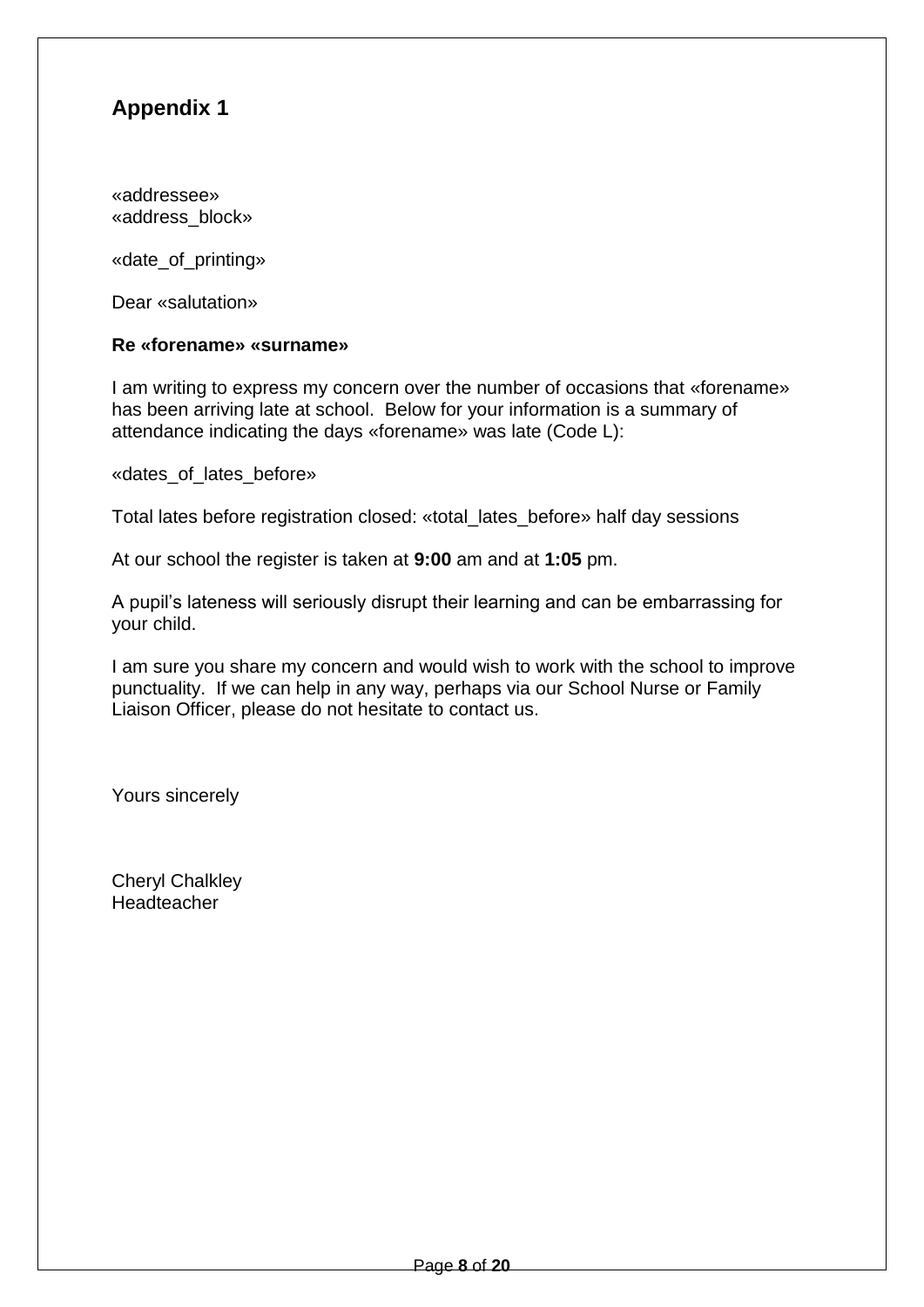«addressee» «address\_block»

«date\_of\_printing»

Dear «salutation»

#### **Re «forename» «surname»**

I am writing to express my concern over the number of occasions that «forename» has arrived after the register has been closed. Below for your information is a summary of attendance indicating the days «forename» was late (Code U):

«dates of lates after»

Total lates after registration closed: «total\_lates\_after» half day sessions

At our school the register is taken at **9:00**am and is closed at **9:15**am for the morning session and taken again at **1:05**pm and closed at **1:15**pm for the afternoon session. Pupils arriving after the register has closed will be marked 'U' which records the absence as unauthorised for that session.

Arriving after the register has closed is seriously disrupting your child's learning and is impacting on their overall attendance.

Persistent late arrival may lead to a referral for a Penalty Notice or a referral to the Local Authority School Liaison Officer for further action and possible prosecution.

If «forename» continues to arrive late after the register has closed we will contact you to arrange a meeting at the school.

Yours sincerely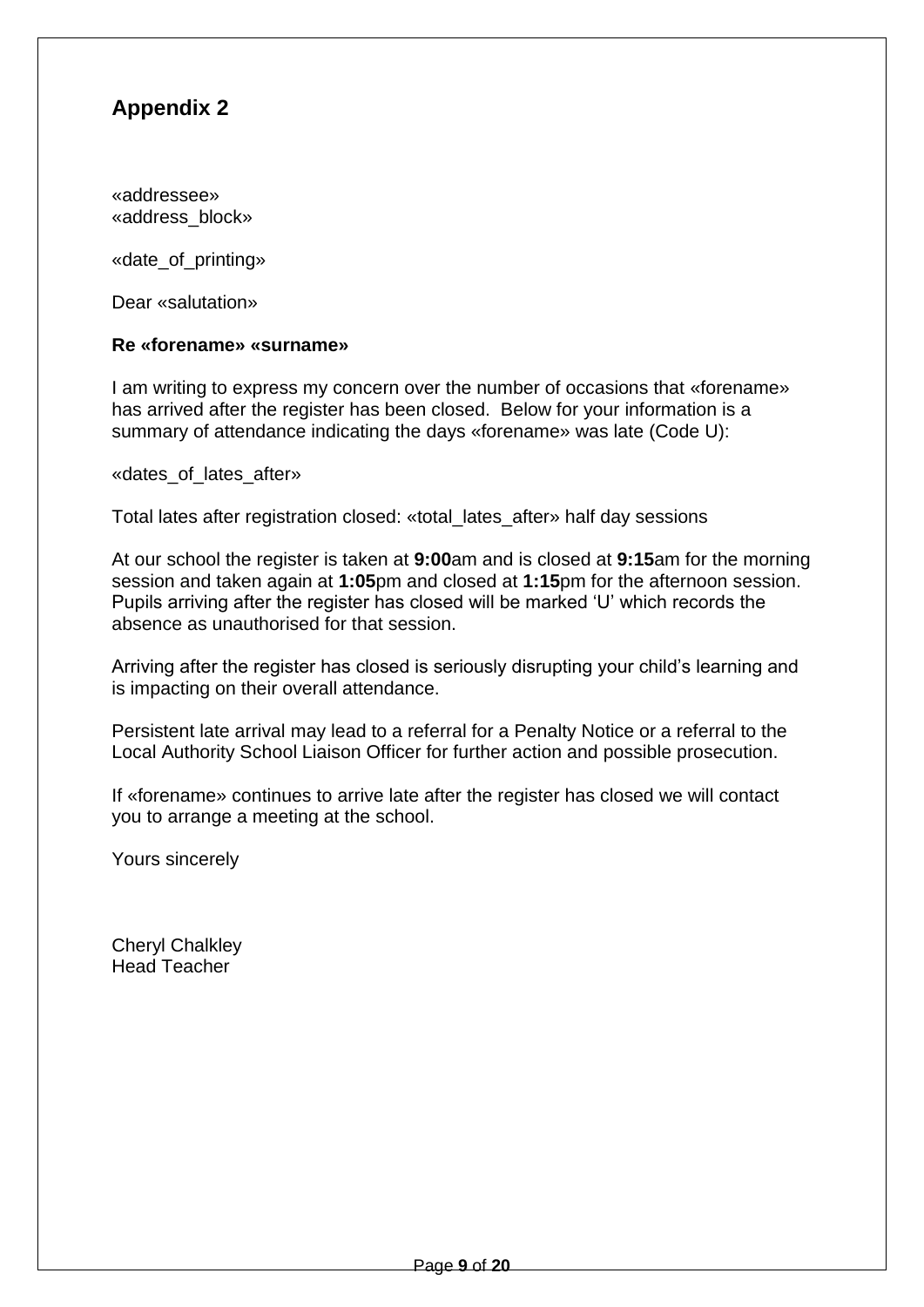«addressee» «address\_block»

«date\_of\_printing»

Dear «salutation»

#### **Re «forename» «surname»**

I am writing to express my concern over the number of occasions that «forename» has been absent from school. I attach for your information a summary of attendance indicating the days «forename» was absent.

A pupil's absence can seriously disrupt their learning, not only do they miss out on teaching while they are away but they are less prepared for future lessons when they return.

I am sure you share my concern and would wish to work with the school to improve «forename»'s attendance. If we can help in any way, perhaps via our School Nurse or Family Liaison Officer, please do not hesitate to contact us.

Yours sincerely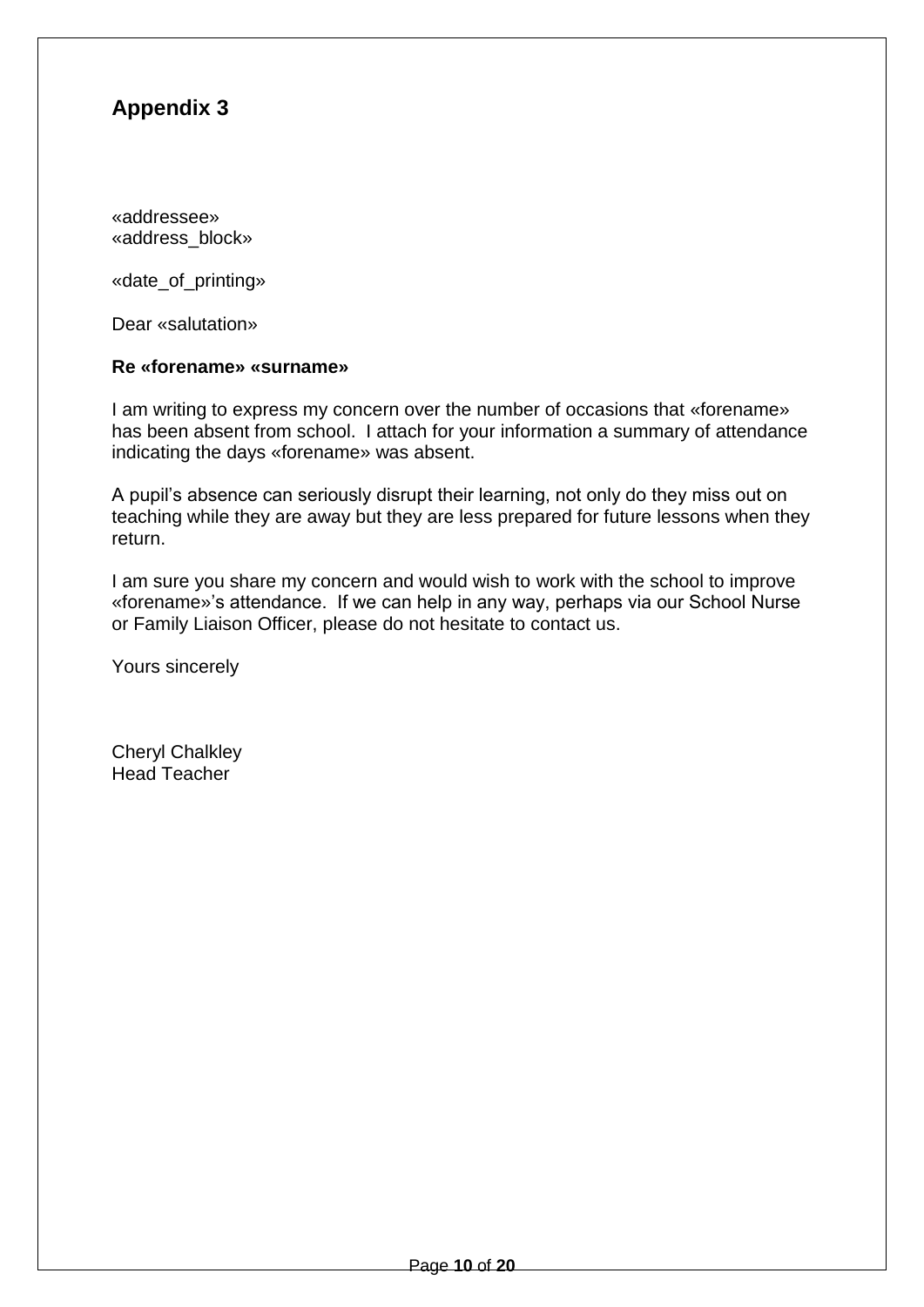«addressee» «address\_block»

«date\_of\_printing»

Dear «salutation»

#### **Re: «forename» «surname»**

Despite previous warnings, I note with concern that your child's attendance at school has made no significant improvement. «forename»'s attendance at school is currently «percentage attendance»% which means «he she» has missed «total\_authorised\_absences» half day sessions for authorised absence and «total\_unauthorised\_absences» half day sessions for unauthorised absence. This will have an impact on your child's education which we cannot ignore.

As there has been no improvement in «forename»'s attendance, I must advise you that further absences from school as a result of illness may require medical evidence (e.g. copy of a prescription, Doctors/Dentist appointment card). If medical evidence is not provided when required, further absences will be marked as unauthorised.

I am inviting you to attend a School Attendance Meeting. The time and date have been set for ?? at ?? It is important that you and «forename» attend this meeting for us to explore the issues around poor attendance. The meeting will be attended by:

??

If this appointment is inconvenient, I would be grateful if you could contact me so that an alternative time can be arranged.

If you do not attend this meeting and «forename»'s absence continues to deteriorate, a referral may be made to the Local Authority Attendance and Inclusion Officer for further action and possible prosecution.

Thank you for your co-operation.

Yours sincerely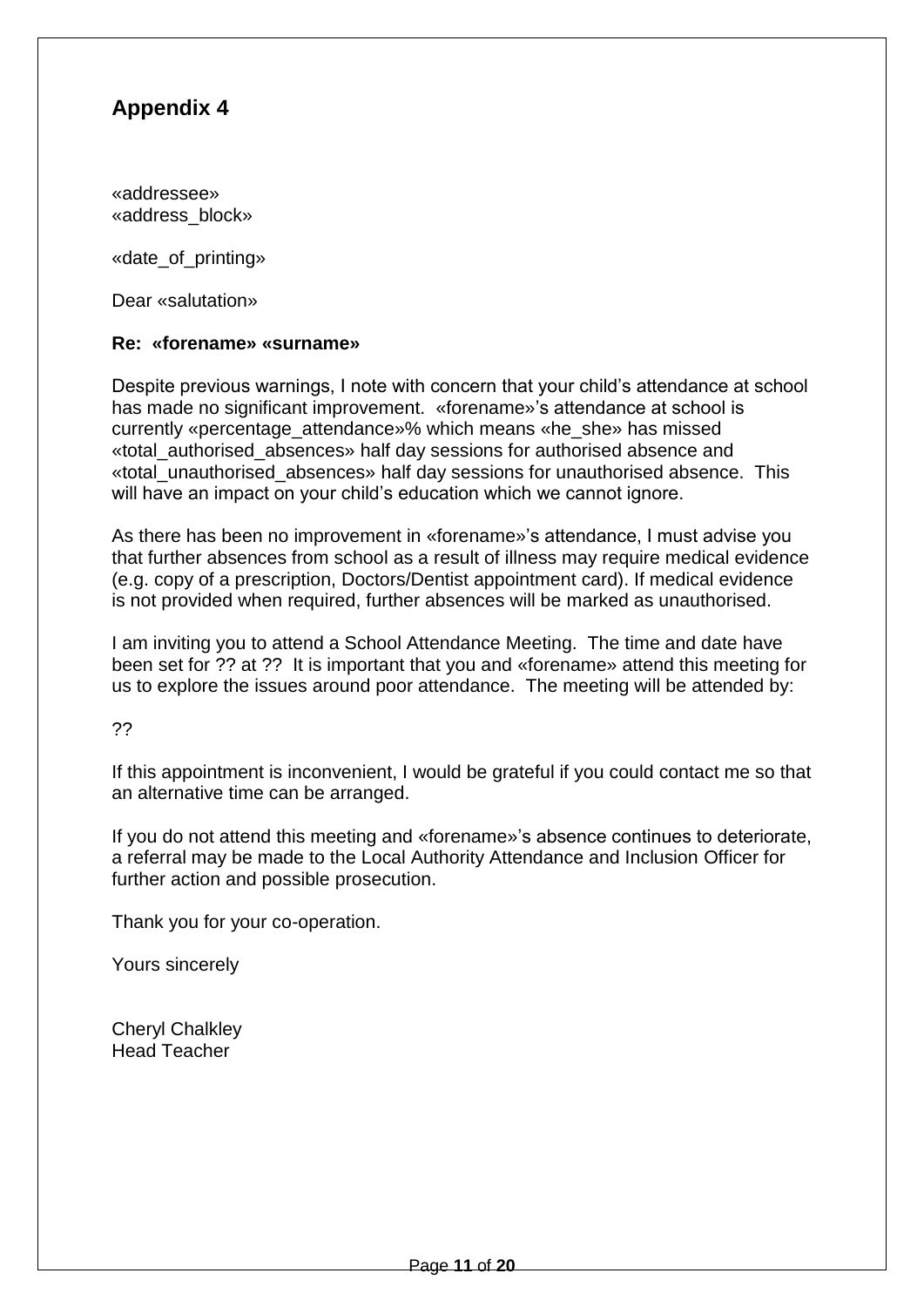«addressee» «address\_block»

«date\_of\_printing»

#### Dear **«salutation»**

#### Re **«forename» «surname»**

At our school we consider attendance of utmost importance and I am therefore bringing this information to your attention.

Our monitoring process has shown that «forename» has been absent from school for a total of «total unauthorised absences» unauthorised half day sessions. I refer you to legislation regarding Penalty Notices.

*'As from 2005, Kent Local Authority (LA) introduced Penalty Notices for unauthorised absence from school of at least 10 sessions (5 days) during any 100 possible school sessions.'* A separate Penalty Notice can be issued to each parent and for each child.

*On receipt of the Notice, the penalty will be £120, reduced to £60 if paid within 21 days. Failure to pay the penalty in full at the end of the 28 day period may result in prosecution by the LA.*

Please note this is a warning letter that a Penalty Notice could be requested if a total of 10 unauthorised sessions (5 days) are reached.

Should you wish to discuss this matter further please do not hesitate to contact me.

If further unauthorised absence occurs you will be contacted and invited in for a meeting at the school.

Yours sincerely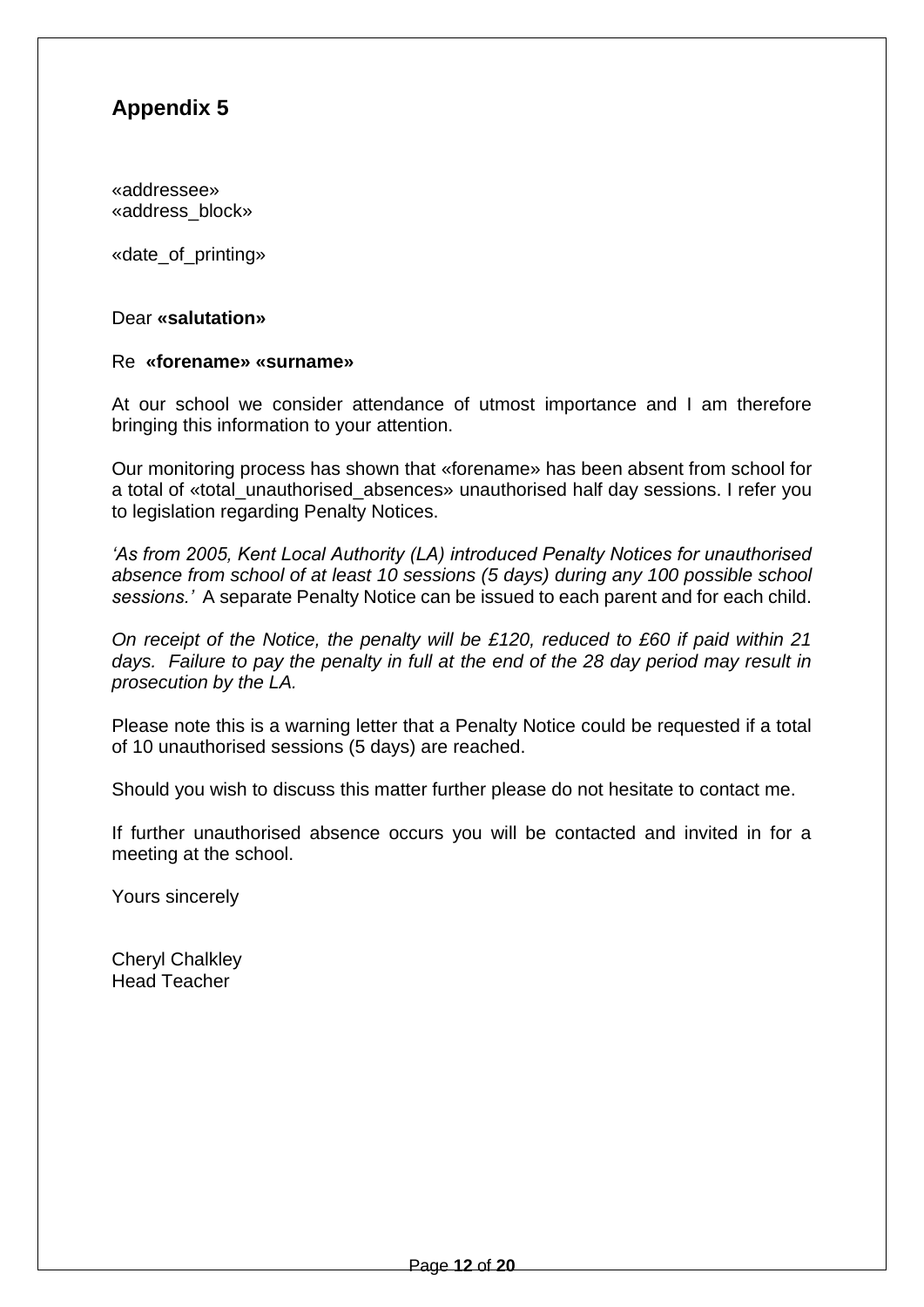«addressee» «address\_block»

«date\_of\_printing»

Dear «salutation»

#### **Re «forename» «surname»**

With reference to our letter dated **??**, «forename» has now reached a total of «total\_unauthorised\_absences» half day sessions of unauthorised absence. As a result we will now be requesting a Penalty Notice from the Local Authority.

A separate Penalty Notice can be issued to each parent and for each child.

Yours sincerely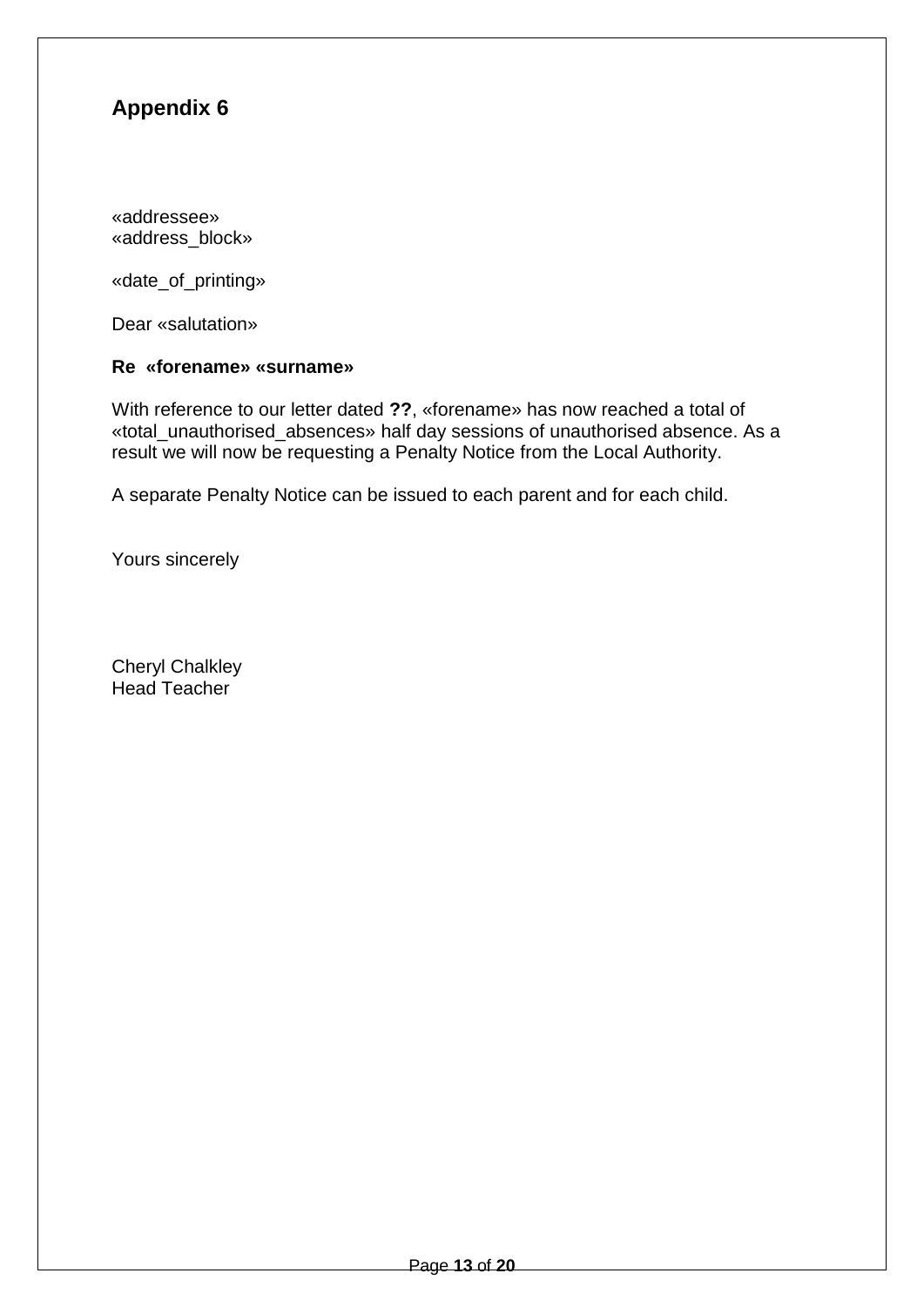# **Appendix 7a**

«addressee» «address\_block»

«date\_of\_printing»

Dear «salutation»

#### **Request for leave during Term-Time For the attention of the parents of «forename» «surname»**

I have received your request to take «forename» out of school for a family holiday between ??date and ??date, a total of ??Number of school sessions.

From September 2013 the Department for Education has amended the Education (Pupil Registration) (England) Regulations 2006 removing the Head Teacher's ability to authorise leave of absence for a family holiday. Requests for holidays in term-time will not be authorised as the Regulations only allow me to authorise absence (leave) in "exceptional circumstances".

The School's Attendance Policy confirms that:

- agreement to each request is at my discretion, acting on behalf of the Governing Body
- each case will be judged on its merits
- my decision is final
- leave cannot be authorised retrospectively

I have considered your request but I am writing to confirm that on this occasion the leave will not be authorised. If you decide to take «forename» out of school I will be making a request for a Penalty Notice to be issued.

Penalty Notices are issued to each parent of each child and the amount of the penalty will be £120 to be paid within 28 days, reduced to £60 if paid within 21 days. Failure to pay the penalty in full at the end of the 28 day period may result in prosecution by the Attendance Service.

Yours sincerely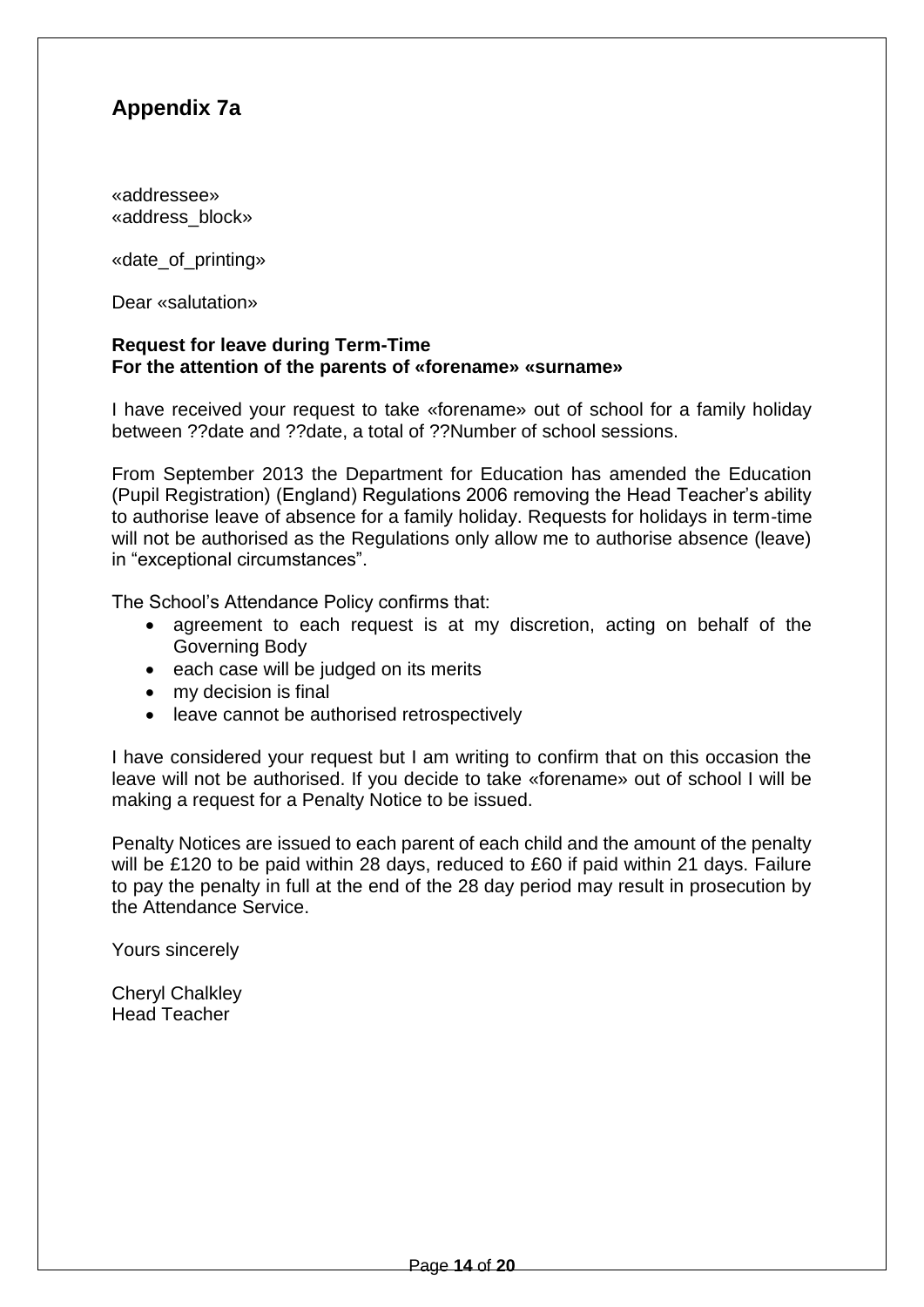# **Appendix 7b**

«addressee» «address\_block»

«date\_of\_printing»

Dear «salutation»

#### **Request for leave during Term-Time For the attention of the parents of «forename» «surname»**

You failed to apply in advance for permission for «forename» to be absent from school.

From September 2013 the Department for Education has amended the Education (Pupil Registration) (England) Regulations 2006 removing the Head Teacher's ability to authorise leave of absence for a family holiday. Requests for holidays in term-time will not be authorised as the Regulations only allow me to authorise absence (leave) in "exceptional circumstances".

The School's Attendance Policy confirms that:

- agreement to each request is at my discretion, acting on behalf of the Governing Body
- each case will be judged on its merits
- my decision is final
- leave cannot be authorised retrospectively

As stated above, I am unable to authorise leave retrospectively and I will be making a request for a Penalty Notice to be issued.

Penalty Notices are issued to each parent of each child and the amount of the penalty will be £120 to be paid within 28 days, reduced to £60 if paid within 21 days. Failure to pay the penalty in full at the end of the 28 day period may result in prosecution by the Attendance Service.

Yours sincerely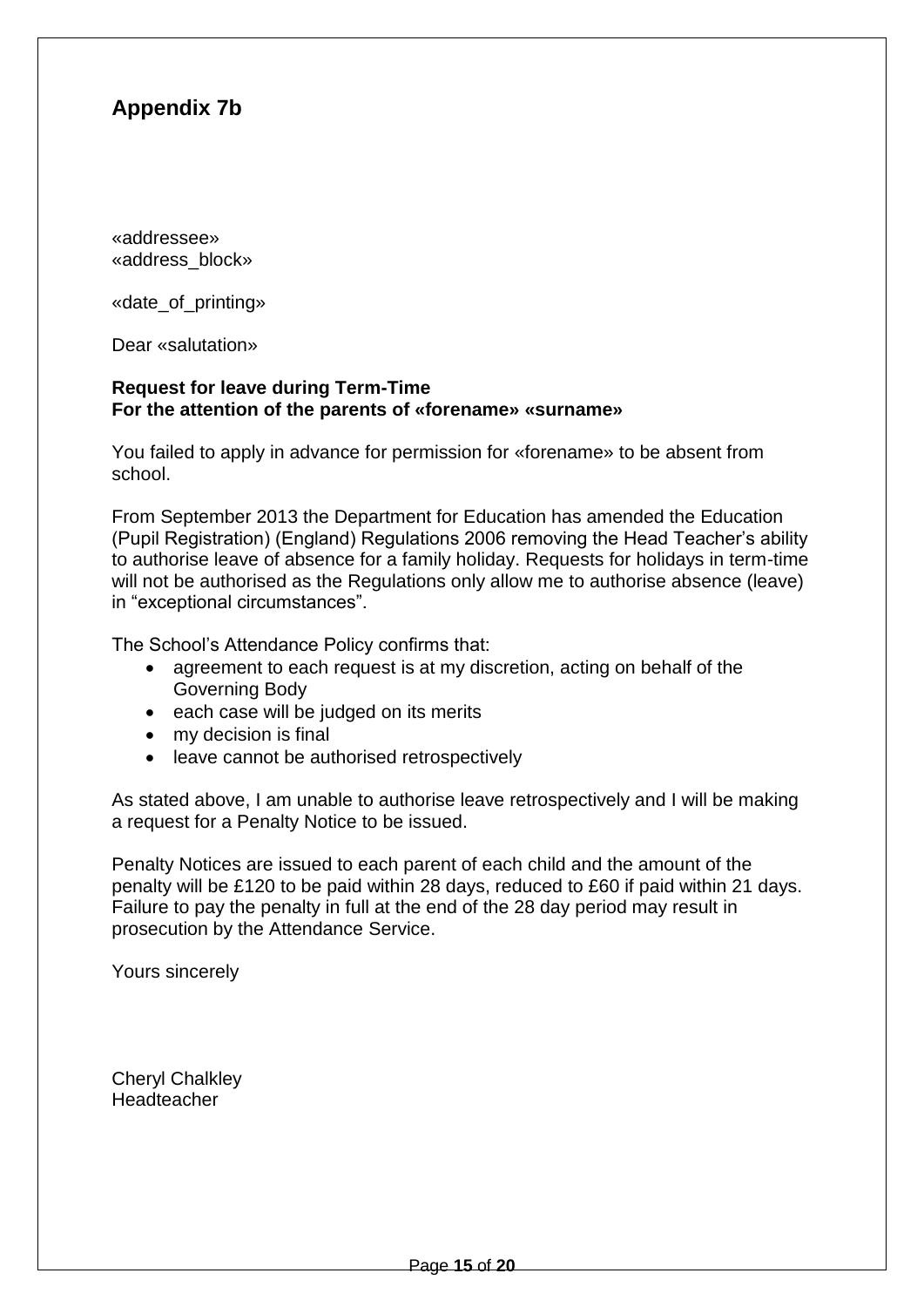«addressee» «address\_block»

«date\_of\_printing»

Dear «salutation»

#### **Name: «forename» «surname» DOB: «date\_of\_birth»**

With reference to our letter dated **??date,** the leave of absence taken between **??date** and **??date** has now been recorded as Unauthorised Absence and as a result a Penalty Notice has been requested.

A separate Penalty Notice can be issued to each parent and for each child.

Yours sincerely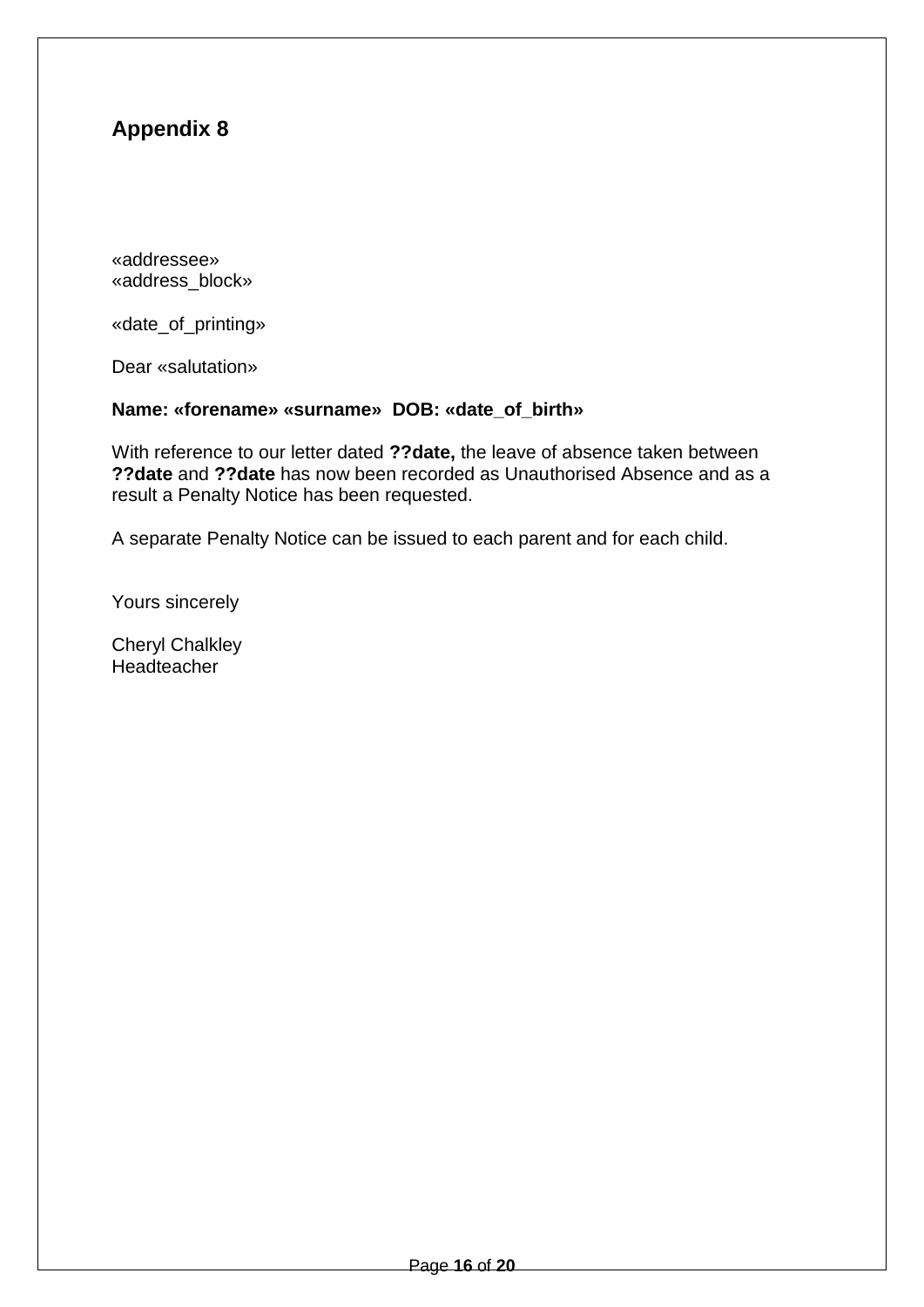«addressee» «address\_block»

«date\_of\_printing»

Dear «salutation»

#### **Re «forename» «surname»**

You failed to apply in advance for permission for «forename» to be absent from school.

From September 2013 the Department for Education has amended the Education (Pupil Registration) (England) Regulations 2006 removing the Head Teacher's ability to authorise leave of absence, except in exceptional circumstances. *(State why you are treating this absence as a family holiday and/or why there are no exceptional circumstances)*

Requests for holidays in term-time will not be authorised as the Regulations only allow me to authorise absence (leave) in "exceptional circumstances".

I am unable to authorise leave retrospectively therefore this absence will be recorded as unauthorised absence, where a child has 10 unauthorised sessions within 100 school session a Penalty Notice may be issued.

The Penalty Notice gives you the opportunity to pay a penalty instead of being prosecuted for failing to secure your child's regular attendance at school. The amount of the penalty is £120 per parent, per child, but if payment is made by you within 21 days of receipt of this Notice it will be £60 per parent, per child. If you pay this penalty within the time limits, no further action will be taken against you in connection with the offence, i.e. your liability for the offence will be discharged.

Yours sincerely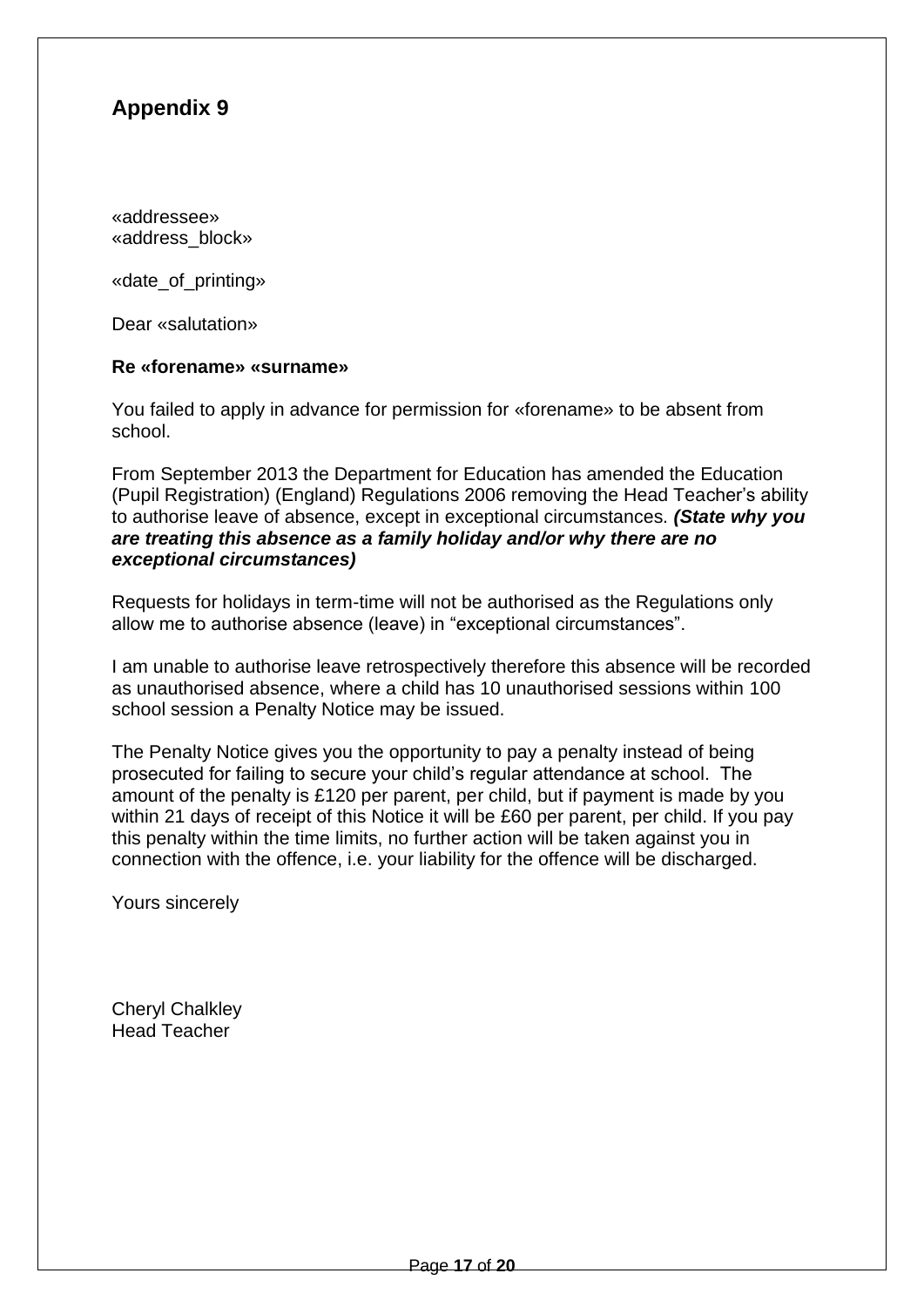«addressee» «address\_block»

«date\_of\_printing»

Dear «salutation»

#### **Traveller Absence «forename» «surname»**

I am writing to say how concerned I am over the number of times «forename» has been absent from school. This academic year «forename» has missed «total\_authorised\_absences» authorised half day sessions and «total\_unauthorised\_absences» unauthorised half day sessions achieving an overall attendance rate of «percentage\_attendance»%.

Traveller children have to attend school for 380 sessions (190 days) each year, which is the same for all children and you are at risk of being referred to the Local Authority School Liaison Officer if «forename»'s attendance falls below 90%. I am unable to authorise any absence during term time unless there are exceptional circumstances or if you will be travelling for occupational purposes and agree this with the school in advance.

If you would like to speak to me about «forename»'s attendance, please telephone the school to make an appointment.

Yours sincerely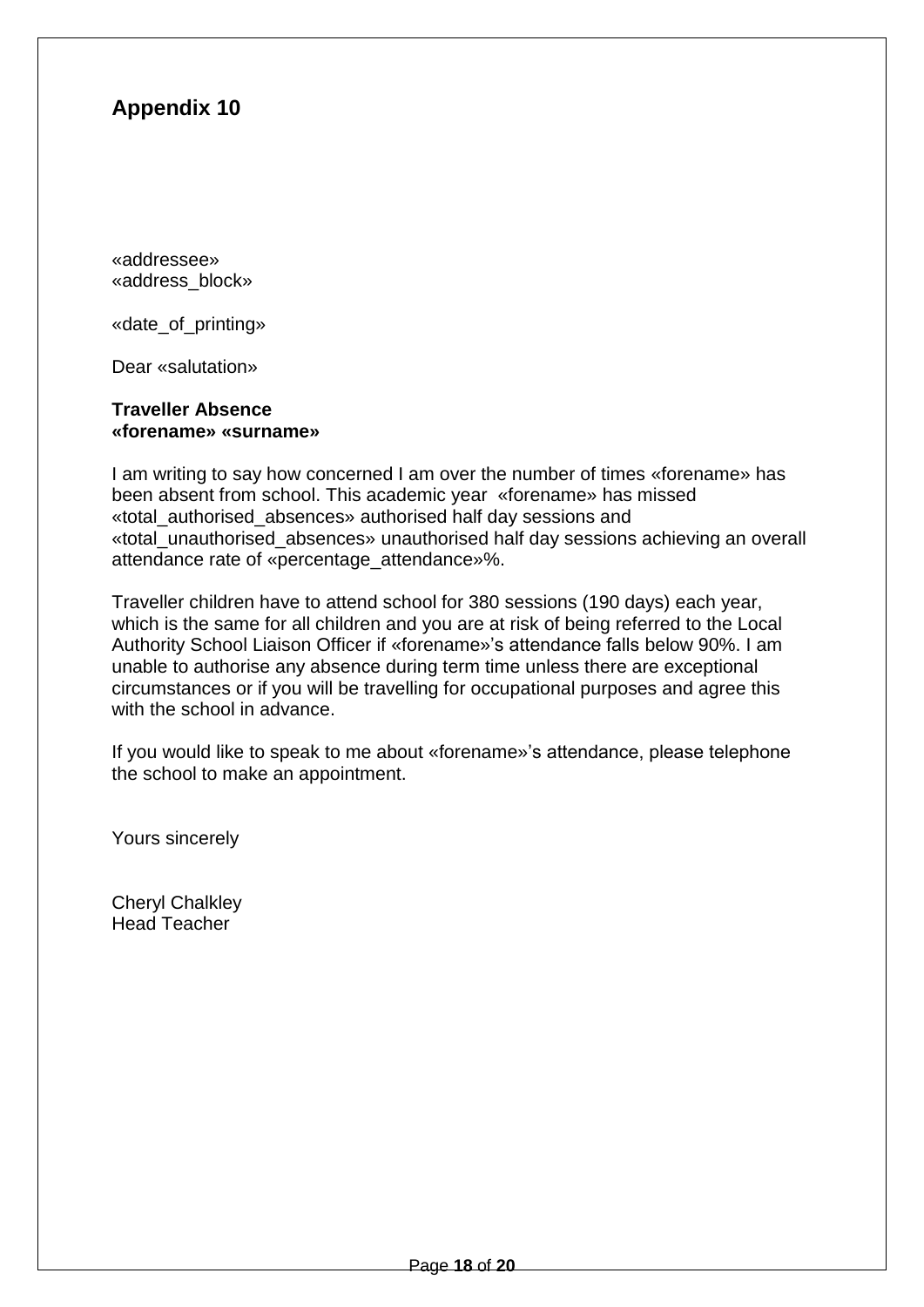«addressee» «address\_block»

«date\_of\_printing»

Dear «salutation»

#### **Traveller Absence «forename» «surname»**

Thank you for contacting me to say that «forename» will be absent from school from **??Date** as you will be travelling due to your work.

The law allows me to authorise «forename»'s absence if your trade or business means that you have to travel from place to place. However, you have not let me know when «forename» is likely to return to school. Unless you contact me during the next 10 school days to confirm a date, I will refer «forename» to the Local Authority as a Child Missing Education.

After 20 days absence, there may be grounds to take «forename»'s name off the school roll and you will have to re-apply for a school place when you return.

Yours sincerely